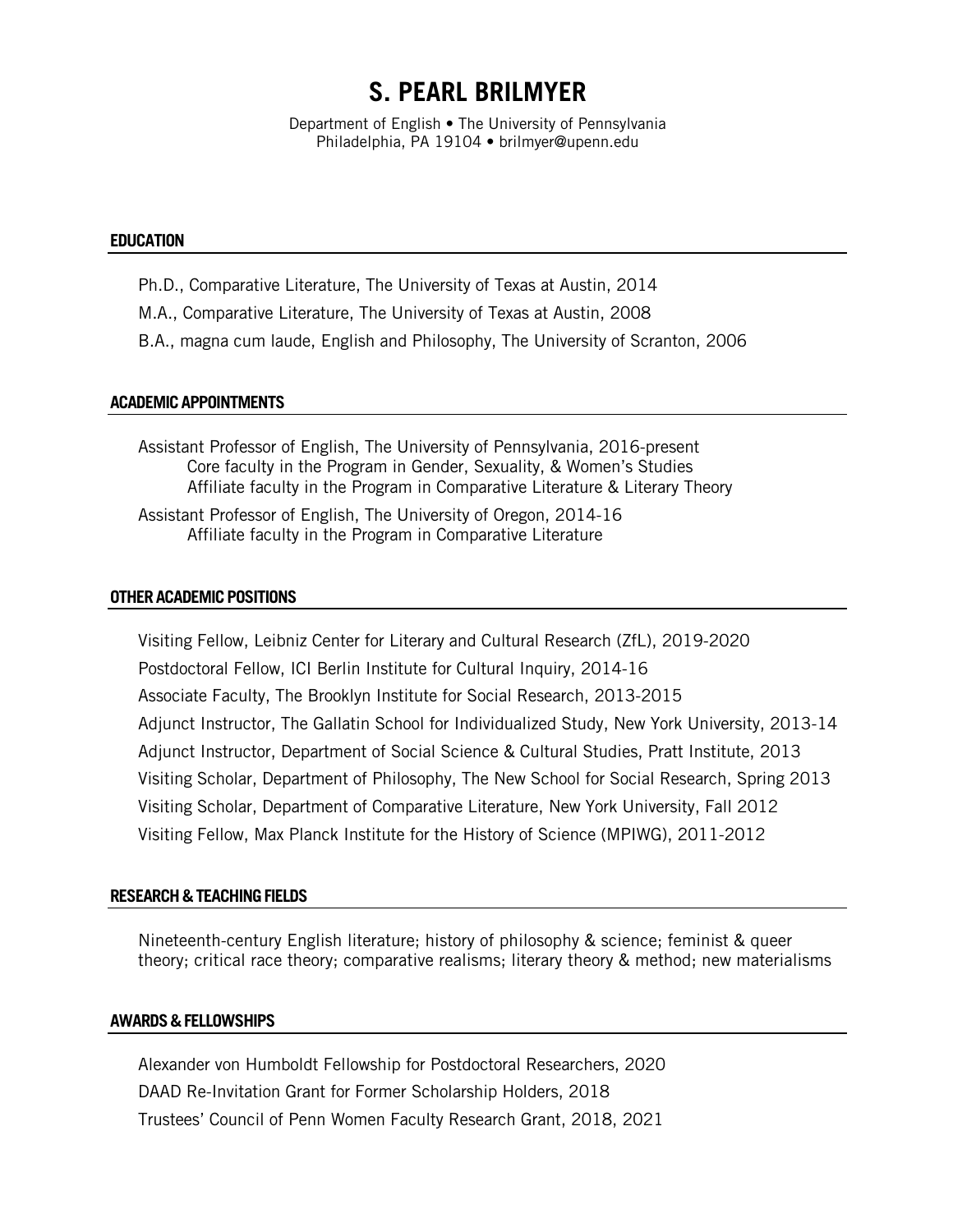Wolf Humanities Center Faculty Fellow, The University of Pennsylvania, 2017-2018 Runner-up, Outstanding Dissertation Award, UT Austin, 2015 Dina Sherzer Excellence Award, UT Austin, 2013 William S. Livingston Graduate Fellowship, UT Austin, 2012-2013 Graduate Student Fellow, NEH Summer Seminar "Oscar Wilde and His Circle," 2012 DAAD Research Grant to MPIWG Berlin, 2011-2012 DAAD Supplemental Language Course Grant, 2011 Dean's Prestigious Fellowship Supplement, UT Austin, 2011 Outstanding English Department Instructor Award, UT Austin, 2011 Liberal Arts Graduate Research Fellowship, UT Austin, 2010 Dickens Project Fellowship, Department of English, UT Austin, 2010 Swedish Studies Scholarship, UT Austin, 2009 André Lefevre Prize for best master's thesis in Comparative Literature, UT Austin, 2008 Hubertus E. Scheibe Scholarship, DAAD Alumni Association, 2008 Liberal Arts Graduate Research Fellowship, UT Austin, 2008 Pre-emptive Fellowship, The Graduate School at UT Austin, 2006-2007

# **PUBLICATIONS**

## **Book**

The Science of Character: Human Objecthood and the Ends of Victorian Realism. The University of Chicago Press, 2022.

# **Peer-Reviewed Articles**

- "Toward an Inessential Theory of Form: Ruskin, Warburg, Focillon" with Filippo Trentin. Criticism, vol. 61, no. 4, 2019. pp. 481-508
- "The Ontology of the Couple; or What Queer Theory Knows about Numbers," with Filippo Trentin and Zairong Xiang. GLQ: A Journal of Lesbian and Gay Studies, vol. 25, no. 2, 2019, pp. 223-255.
- "Durations of Presents Past: Ruskin and the Accretive Quality of Time." Victorian Studies, vol. 59, no. 1, 2016, pp. 94-7.
- "Impassioned Objectivity: Nietzsche, Hardy, and the Science of Fiction." V21, special issue of b2o: boundary 2 online, vol. 1, no. 2, 2016.
- "Plasticity, Form, and the Matter of Character in *Middlemarch." Representations* vol. 130, no. 1, 2015, pp. 60-83.

Reprinted in "The Nature of Literary Being," Arcade: Literature, the Humanities, and the World, November 2015.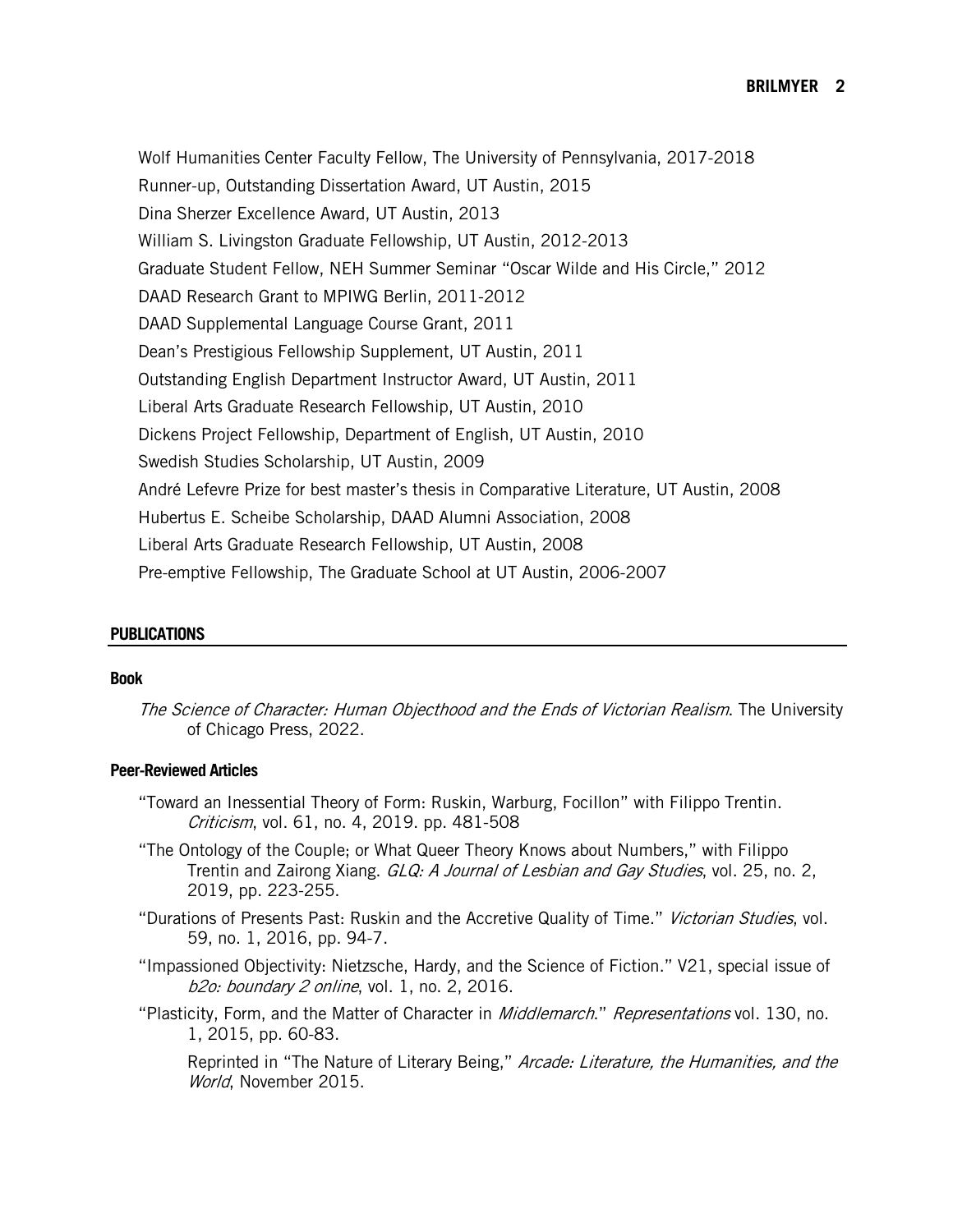"The Natural History of My Inward Self': Sensing Character in George Eliot's *Impressions of* Theophrastus Such." PMLA, vol. 129, no. 1, 2014, pp. 35-51.

# **Book Chapters**

- "Schopenhauer and British Literary Feminism." The Palgrave Schopenhauer Handbook, edited by Sandra L. Shapshay, in the Palgrave Handbooks on German Idealism Series, series editor, Matthew Altman, Palgrave Macmillan, 2017, pp. 397-424.
- "Darwinian Feminisms." *Gender: Matter*, edited by Stacy Alaimo, Macmillan Interdisciplinary Handbooks, Macmillan Reference USA, 2016, pp. 19-34.

Translated into Malayalam for publication in the Journal of the People's Science Movement of Kerala, India, Sastragathy.

# **Editorial Work**

- Lou Andreas-Salomé's "'Anal' and 'Sexual,'" special issue of Psychoanalysis & History, coedited with Filippo Trentin. Co-author of introduction. vol. 24, no. 1, 2022.
- The Ontology of the Couple, special issue of GLQ: A Journal of Lesbian and Gay Studies, coedited with Filippo Trentin and Zairong Xiang. Co-author of introduction. vol. 25, no. 2, 2019, pp. 217-221.
- The Prism I Hold in My Hand. An experimental abridged edition of Olive Schreiner's unfinished novel, From Man to Man; or Perhaps Only (1926), forthcoming 2022 from Punctum Books.

# **Translations**

- "'Anal' and 'Sexual'" by Lou Andreas-Salomé. Co-translated with Nina Hausman, Filippo Trentin, Matt ffytche and Melanie Adley. German to English. Published in Psychoanalysis & History, vol. 24, no. 1, 2022.
- "Rand's Bibliography." Pilot project for Phylo, a digital humanities project visualizing the history and geography of philosophy using Benjamin Rand's 1905 Bibliography of Philosophy, Psychology, and Cognate Subjects. German and French to English. 2013.
- "Schopenhauer's World." A semi-permanent exhibition for visitors to the Schopenhauer Archive. German to English. Frankfurt am Main. 2011.

#### **Reviews**

- "The Bonds of Choice." Review of The Feeling of Kinship: Queer Liberalism and the Racialization of Intimacy by David L. Eng. GLQ: A Journal of Lesbian and Gay Studies, vol. 18, no. 1, 2011, pp. 199-202.
- Flashback review of The History of Sexuality Vols. I-III by Michel Foucault. E3W Review of Books vol. 9, 2009.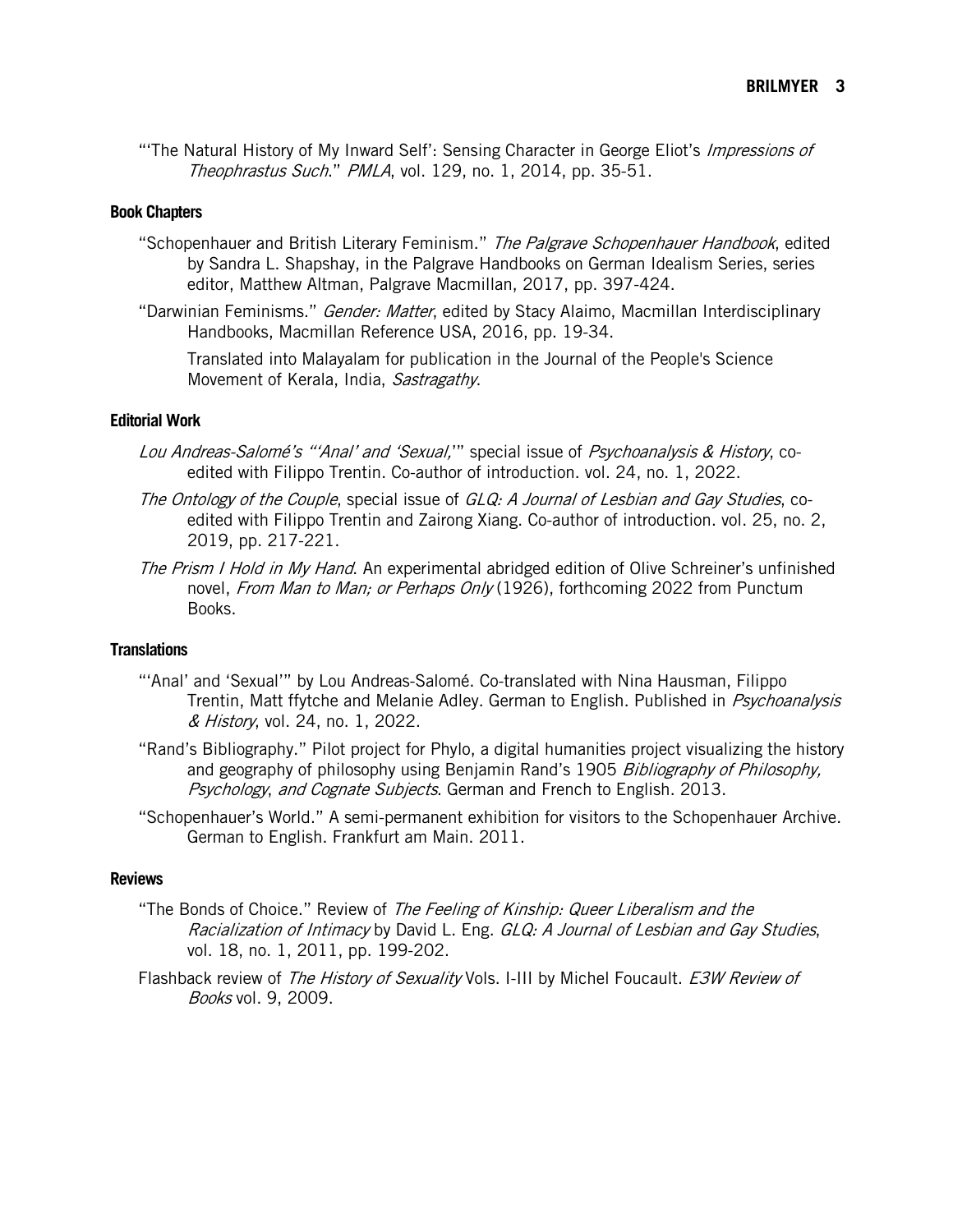#### **WORKSINPROGRESS**

- Queer Rigidity: Habits of Desire, second book project on the (pre)history of psychoanalysis and literature.
- "Metaphors, Analogies, and Symbols," *Oxford Handbook of George Eliot*, edited by Juliette Atkinson and Elisha Cohn, forthcoming 2023.

#### **INVITEDLECTURES**

- "What do Spectators Want?" Response to Material Inspirations: The Interests of the Art Obiect in the Nineteenth Century and After by Jonah Siegal. Rutgers University. October 2021.
- "Anti-Communal Eliot?" NYU Poetics & Theory Conference, "Communities: Imagined, Speculative, Real," New York University. May 2021.
- "What Queer Theory Knows about the Couple," with Filippo Trentin. The University of Essex, Department of Psychosocial and Psychoanalytic Studies. December 2020.
- "The Racialization of Surface in Hardy's The Well-Beloved and Hereditary Science." Columbia University, Department of English. February 2020. Princeton University, Department of English. February 2020.
- "The Science of Character: Feminism and Realism in Fin-de-Siècle England." Leibniz Center for Literary and Cultural Studies June 2019. Max Planck Institute for the History of Science. May 2019.
- "Queer (Non)ontology: Thinking with the Zero," a workshop with Filippo Trentin and Zairong Xiang. Response by Greta LaFleur. ICI Berlin. June 2019.
- "Soul-Making: Gayatri Spivak's 'Three Women's Texts and a Critique of Imperialism' and Mary Shelley's Frankenstein," a conversation with Nikita Dhawan and Catherine Toal. Bard College Berlin. November 2018.
- "Toward a Theory of Inessential Form: Ruskin, Warburg, Focillon," with Filippo Trentin. The University of Pennsylvania, Res-Vic Working Group. October 2019. Conjuncture, Inter-University Center, Dubrovnik, Croatia. June 2018.
- "On the Use and Abuse of Schopenhauer for Feminist Theory." La Salle University, Department of English. April 2018.
- "George Eliot and the Body Semiotic." Villanova University, Department of English. April 2018.
- "On Not Belonging: Eliot's Anti-Social Affect." Rutgers University, Nineteenth-Century Studies Group. November 2017.
- "Colorless Substances, Contentless Forms: Thomas Hardy and the Ends of the Novel." Conjuncture, Inter-University Center, Dubrovnik, Croatia. June 2017.
- "The Frog in the Machine: Spontaneity and Character from Eliot to Stein." The University of Pennsylvania, History and Sociology of Science. January 2018. Oregon State University, "Material Bodies" lecture series. May 2017. The University of Pennsylvania, Gen/Sex and Res-Vic Working Groups. February 2017.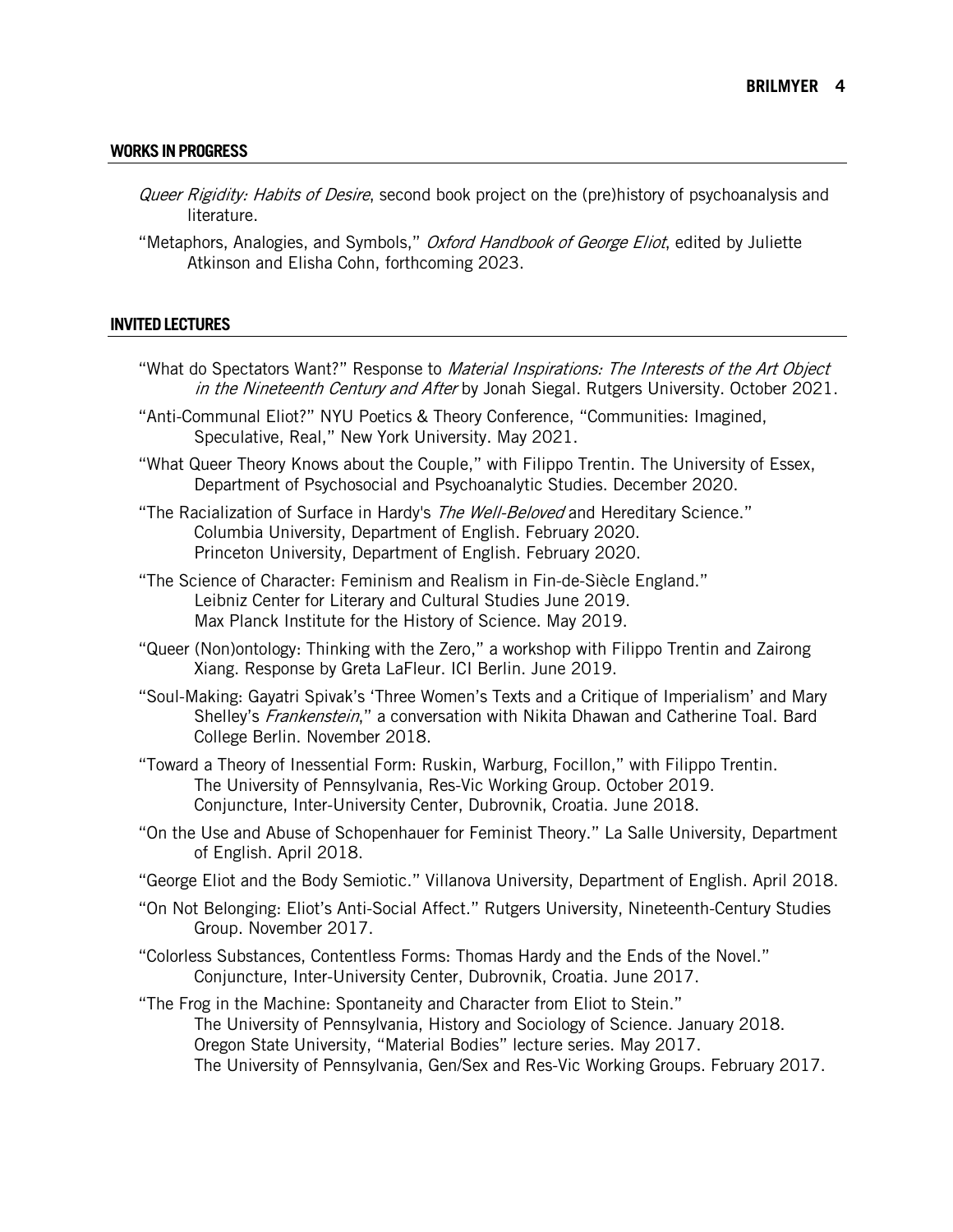- "Durations of Presents Past: Ruskin and the Accretive Quality of Time." Plenary roundtable at The Interdisciplinary Nineteenth-Century Society Conference, "Natural and Unnatural Histories." Appalachian State University. March 2016.
- "Schopenhauer's Will, Schreiner's Internet: The New Woman Novel and the Science of Desire." Yale University, Department of English. January 2015. The University of Oregon, Department of English. January 2014.
- "Plasticity, Form, and the Matter of Character in *Middlemarch*." The New School for Social Research, Department of Philosophy. May 2013.

# **CONFERENCEPAPERS&PRESENTATIONS** (\*Invited)

- "The Crystal Analogy: Mind and Reality in Schopenhauer and Maxwell." Modern Languages Association Conference, Washington, DC. January 2022.\*
- "George Eliot and the Body Semiotic." North American Victorian Studies Association Conference, "Media, Genre, the Generic," Columbus, Ohio. November 2019.\*
- "The Mechanistic and the Lively: The Science of Froggy Characters in Eliot, Lewes, and Stein." The International Bi-Centenary George Eliot Conference, The University of Leicester. July 2019.
- "Germs, Gemmules, and Other Durational Forms: Hardy and the Color of Heredity." The Interdisciplinary Nineteenth-Century Society Conference, "Measure and Excess," Rome, Italy. June 2018.
- "Literary Life." ICI Berlin Institute for Cultural Inquiry, Berlin, Germany. July 2017.\*
- "Inessential Forms: Warburg and Focillon Through Ruskin," with Filippo Trentin. North American Victorian Studies Association Conference, Florence, Italy. May 2017.
- "Spontaneous Generations of Character between Realism to Modernism." The University of Pennsylvania, "Translation Beyond the Human" Symposium. February 2017.\*
- Response to Alicia Christoff, William Cohen, and Grace Lavery on the panel "Unconscious Eliot." North American Victorian Studies Association Conference, "Social Victorians," Phoenix, AR. November 2016.\*
- "Frog Faced: Spontaneity and Character in Eliot and Stein." North American Victorian Studies Association Conference, "Social Victorians," Phoenix, AR. November 2016.
- "0," with Zairong Xiang and Filippo Trentin. The Ontology of the Couple Symposium, ICI Berlin Institute for Cultural Inquiry. June 2016.
- "Habits of Feeling: Queer Theory and the Limits of Flexibility." 29<sup>th</sup> Annual Conference of the Society for Literature, Science, and the Arts, "After Biopolitics," Rice University. November 2015.
- "Impassioned Objectivity: Nietzsche, Hardy and the Science of Fiction." Roundtable on Nietzsche's "On the Use and Abuse of History for Life," V21 Symposium. The University of Chicago, October 2015.\*
- "'Necessities of Attraction and Desire': Félix Ravaisson and the Affective History of Habit." Affect Theory Conference, Millersville University. October 2015.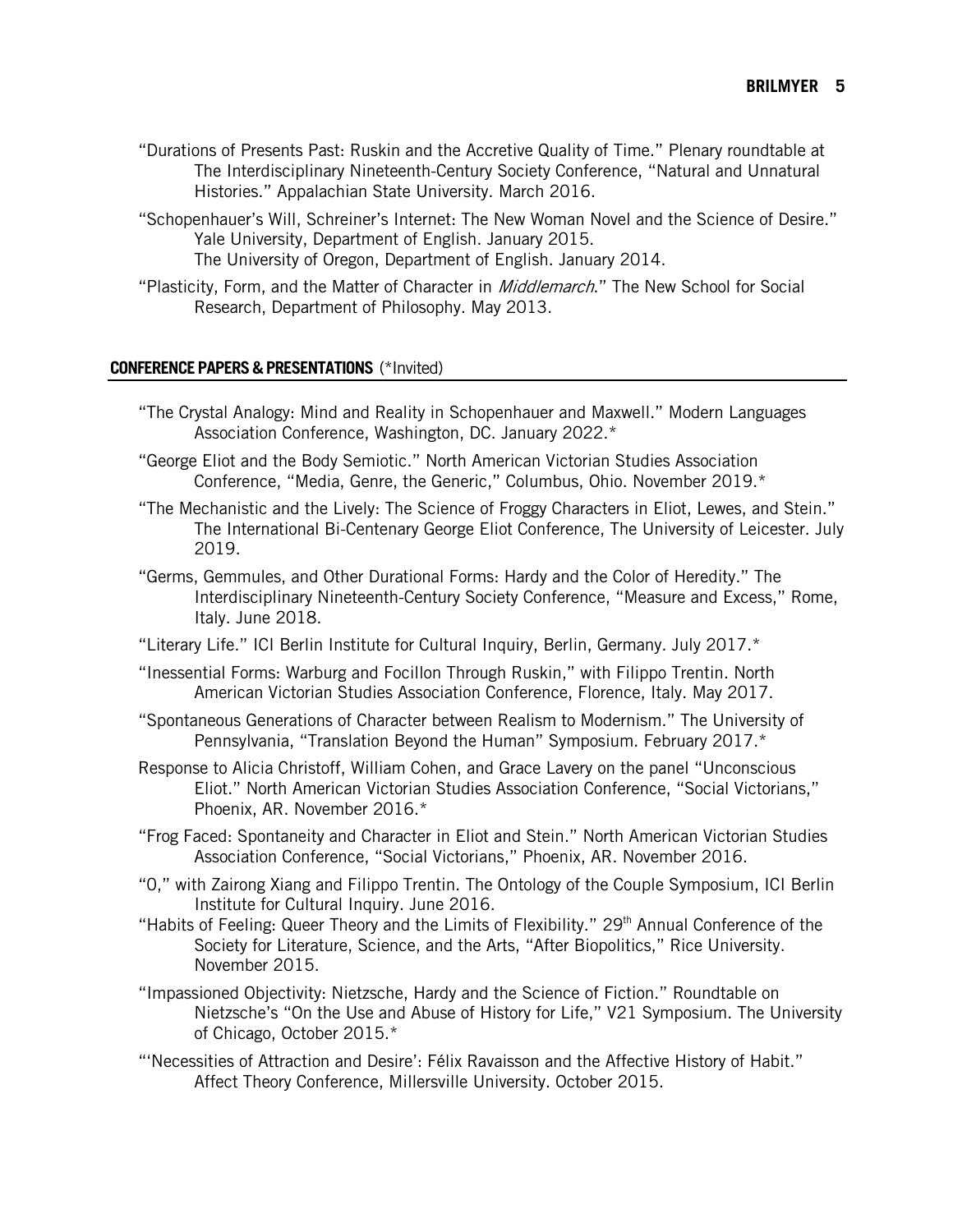- "Queer Rigidity." Summer Workshop, "Margins of Error," ICI Berlin Institute for Cultural Inquiry. June 2015.
- "The Temporality of Form in Hardy's *The Well-Beloved*." International Conference on the philosophy of Alfred North Whitehead, "Seizing an Alternative: Toward an Ecological Civilization," Center for Process Studies, Claremont, CA. June 2015.
- "Queer Resistance." Response to Heather Love at the conference "Weak Resistance," ICI Berlin Institute for Cultural Inquiry. May 2015.\*
- "Olive Schreiner's Relational Metaphysics: Feminist and Anti-Racist Critique in From Man to Man, or Perhaps Only." Somatechnics International Conference, "Missing Links: The Somatechnics of Decolonization," University of Linköping, Sweden. June 2013.
- "Schopenhauer's Drive: Sex, Agency, and Victorian Literary Feminism." Northeast Victorian Studies Association Conference, "1874," Boston University. April 2013.
- "Materializing Schopenhauer: A Feminist-Materialist History of Schopenhauer's English Reception." 3rd Annual New Materialism Conference, "Entanglements of New Materialism," The Posthumanities Hub, University of Linköping, Sweden. May 2012.
- "Character Density: George Eliot's Technologies of Description." Romanticism and Evolution Conference, The University of Western Ontario. May 2011.

## **CONFERENCE&EVENTORGANIZATION**

- Co-organizer with Zairong Xiang and Filippo Trentin, "The Ontology of the Couple," ICI Berlin Institute for Cultural Inquiry, June 2016. Speakers: Lee Edelman, Joseph Litvak, Annamarie Jagose, Laura Kipnis, Eng-Beng Lim, Rinaldo Walcott, Elizabeth Freeman, Michael Cobb, Aliyyah Abdur-Rahman, C. Riley Snorton, Petrus Liu, Peter Coviello, and Bobby Benedicto, and Heather Love.
- Co-organizer with James Burton, "The Invention of Defect: Disability, Femininity, Technicity," ICI Berlin Institute for Cultural Inquiry, June 2015. Speakers: Mara Mills and Emanuela Bianchi.
- Co-curator with Stephanie Rosen, "Bug in the Machine," an art exhibition exploring the interaction between living things and the things we build. Collaborated with artists from Berlin, Chicago, and Tokyo to display digital art on large-scale and 3-D screens built for scientific visualization; learned Python code to program the world's largest multi-tile digital display. The Texas Advanced Computing Center (TACC), Austin, TX, 2011.
- Co-organizer with Anthony Arroyo, "Intimacy: Technologies of Fantasy and Feeling," 7th Annual Graduate Conference in Comparative Literature with keynote speaker David Eng. UT Austin, October 2010.
- Organizer, "Women on the Academic Job Market," workshop for the Feminist Solidarity Group, UT Austin, 2009.
- Conference Committee Member, "Victorian Senses," Northeast Victorian Studies Association (NVSA) Conference, 2013-14.
- Co-founder and co-director with Stephanie Rosen, Vital Arts and Theories Group, 2010-2013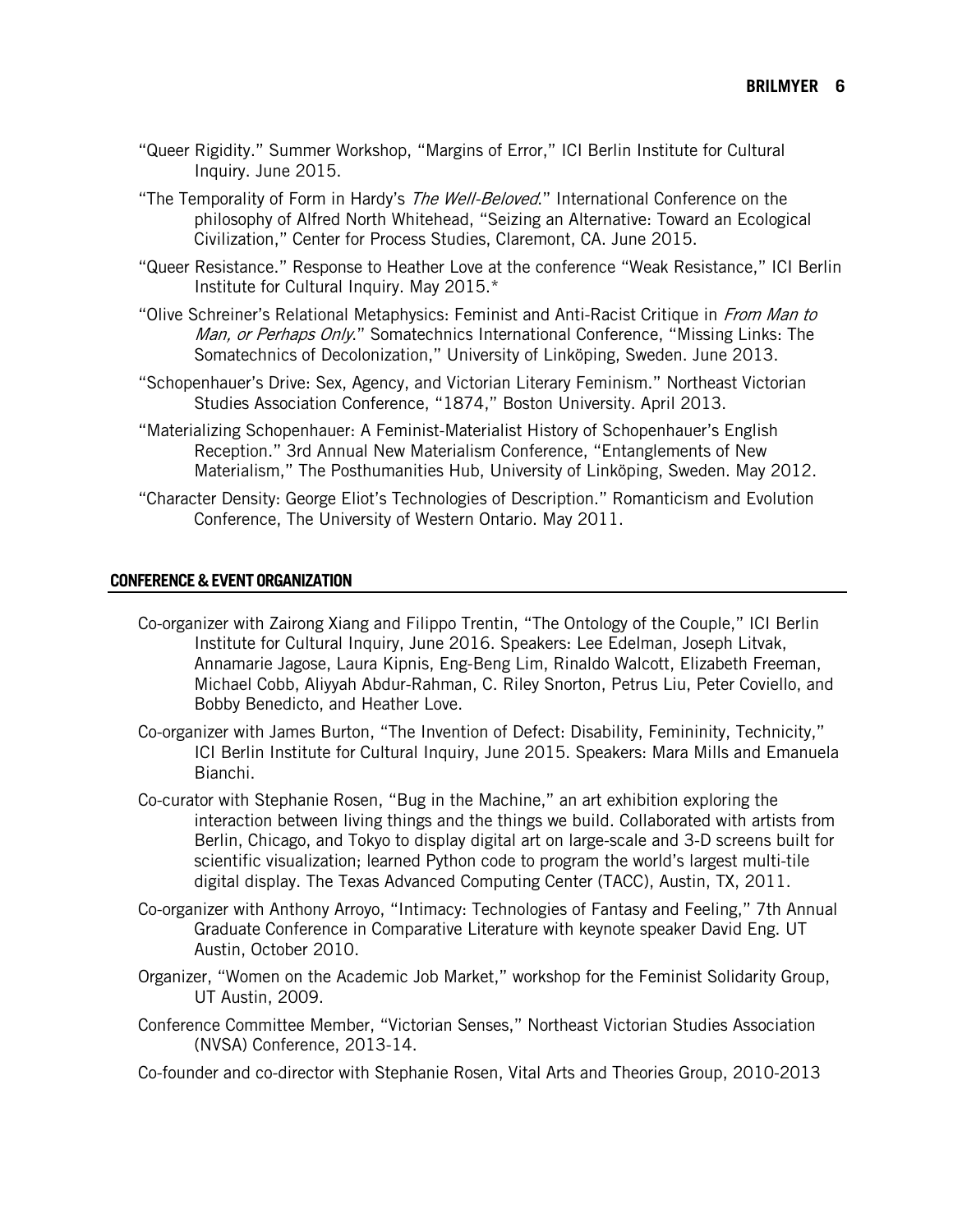An interdisciplinary research cluster (bringing together scholars in literature, history, physics, chemistry, biology, and computer science) committed to exploring the productive intersections of art and science in the shared project of understanding life.

#### **TEACHINGEXPERIENCE**

#### **The University of Pennsylvania, Departments of English and Comparative Literature**

"George Eliot and Literary Form," Fall 2022 "Form, Figure, Metaphor," Graduate Seminar, Fall 2022 "Sex and the Human Sciences," Graduate Seminar, Spring 2022 "Science and Sexuality," Fall 2021 "What is Life?" Fall 2021 "Queer History and Theory," Spring 2021 "Pedagogy," Graduate Seminar, Spring 2021 "Queer Politics, Queer Communities," Spring 2021 "What is a Subject?" Graduate Seminar, Spring 2020 "Literature and Science" Fall 2016, Fall 2017, Spring 2020, Fall 2021 "Introduction to Literary Theory," Fall 2019 "History, Literature, Theory," Graduate Seminar, Fall 2019 "Victorian Materialisms," Graduate Seminar, Spring 2018 "Nineteenth-Century British Literature," Spring 2018 "English Honors Thesis Workshop," Fall 2017 "George Eliot and the Science of Description," Graduate Seminar, Spring 2017 "Queer Attachments," Spring 2017

# **The University of Oregon, Department of English**

"George Eliot and the Science of Description," Graduate Seminar, Winter 2016 "Queer Literature," Winter 2016 "The English Novel from Scott to Hardy," Fall 2015 "What is Nature?" Fall 2015

#### **The Brooklyn Institute for Social Research**

"From Queer Theory to Affect Theory: Reading Eve Sedgwick," April 2015 "New Materialisms," July 2014 "Queer Becomings: Woolf, Stein, and Modernist Experiments with Time," November 2013

# **New York University, The Gallatin School of Individualized Study**

"Animality and the Problem of Description," Spring 2014 "Queer Time and Narrative," Fall 2013

# **Pratt Institute, Department of Social Science & Cultural Studies**

"Philosophy through Film and Literature," Fall 2013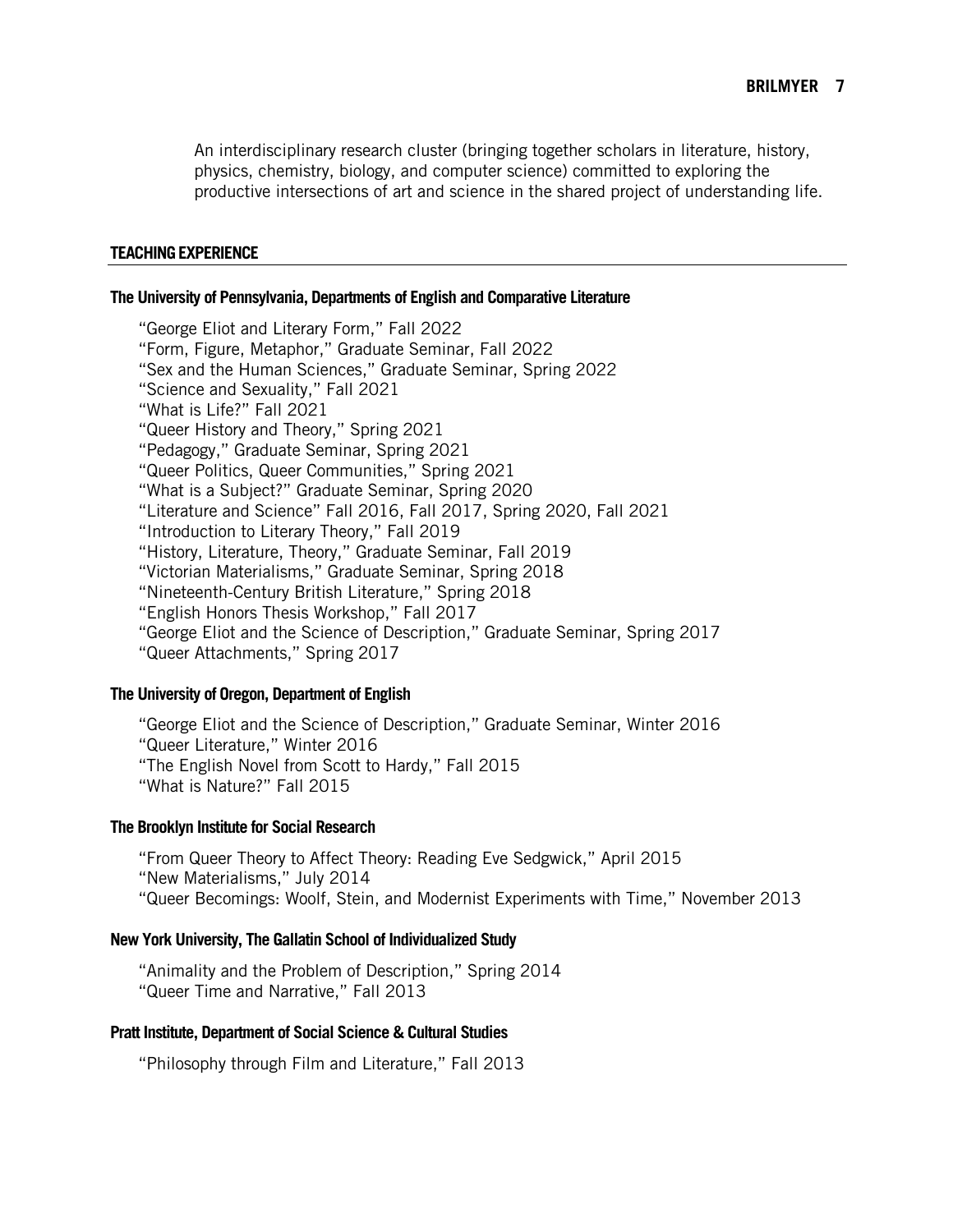#### **The University of Texas at Austin, Departments of English and Rhetoric**

"Gay & Lesbian Literature and Culture," Fall 2010, Spring 2011

"The Rhetoric of Monogamy," Fall 2009, Spring 2010

"Rhetoric and Writing," Fall 2008, Spring 2009

"Masterworks of British Literature," Teaching Assistant, Fall 2007, Spring 2008

#### **SERVICE**

#### **Departmental Service**

Director and Instructor for Penn-in-London Summer Program, Department of English, 2021-22.

Graduate Admissions Committee, Department of English, 2021-22.

Dissertation Prospectus Workshop Co-director, Department of English, Spring 2018, 2022.

MA Exam Convener, Department of Comparative Literature, Spring 2020.

Graduate Executive Committee, Department of English, 2019-2020.

Chair Selection Committee, Department of English, Spring 2018.

Executive Committee, Department of English, 2017-18, 2021-22.

Undergraduate Executive Committee, Department of English, 2016-17.

# **Dissertation Committees**

- Kerry McAuliffe (Chair), "Imponderable Matter: Environmental Media in Britain, 1831-1926," The University of Pennsylvania, Department of English (in progress).
- Hannah LeClair, "Landscape and Description in the Nineteenth Century Novel," The University of Pennsylvania, Program of Comparative Literature (in progress).
- Muriel Bernardi, "Crowded Bodies: Collectivity and Character in Nineteenth-Century British Novels and Social Science," The University of Pennsylvania, Department of English (in progress).
- Matilda Hemming, "The Trouble with Mothers: A Literary Theory of Twentieth Century Sexuality Studies," The University of Pennsylvania, Department of English (in progress).
- Diana Rose Newby, "Touching Life: Vitalism and the Victorian Novel," Columbia University, Department of English (in progress).
- Scott C. Thompson, "The Logic of Feeling: Physio-Philosophy and Sensation Fiction," Temple University, Department of English, 2022.
- Pritika Pradhan, "'Not Simple Truth, but Complex Beauty': Details in Victorian Literature and Fine Arts," Rutgers University, Department of English, 2019.
- Ana Klimchynskaya, "Victorian Speculative Fiction: Agency, Time, and Utopia," The University of Pennsylvania, Program of Comparative Literature, 2019.
- Katherine McAlvage, "Romanticism's Moving Bodies: The Material Stakes of Literary Embodiment and Affect," The University of Oregon, Department of Comparative Literature, 2017.